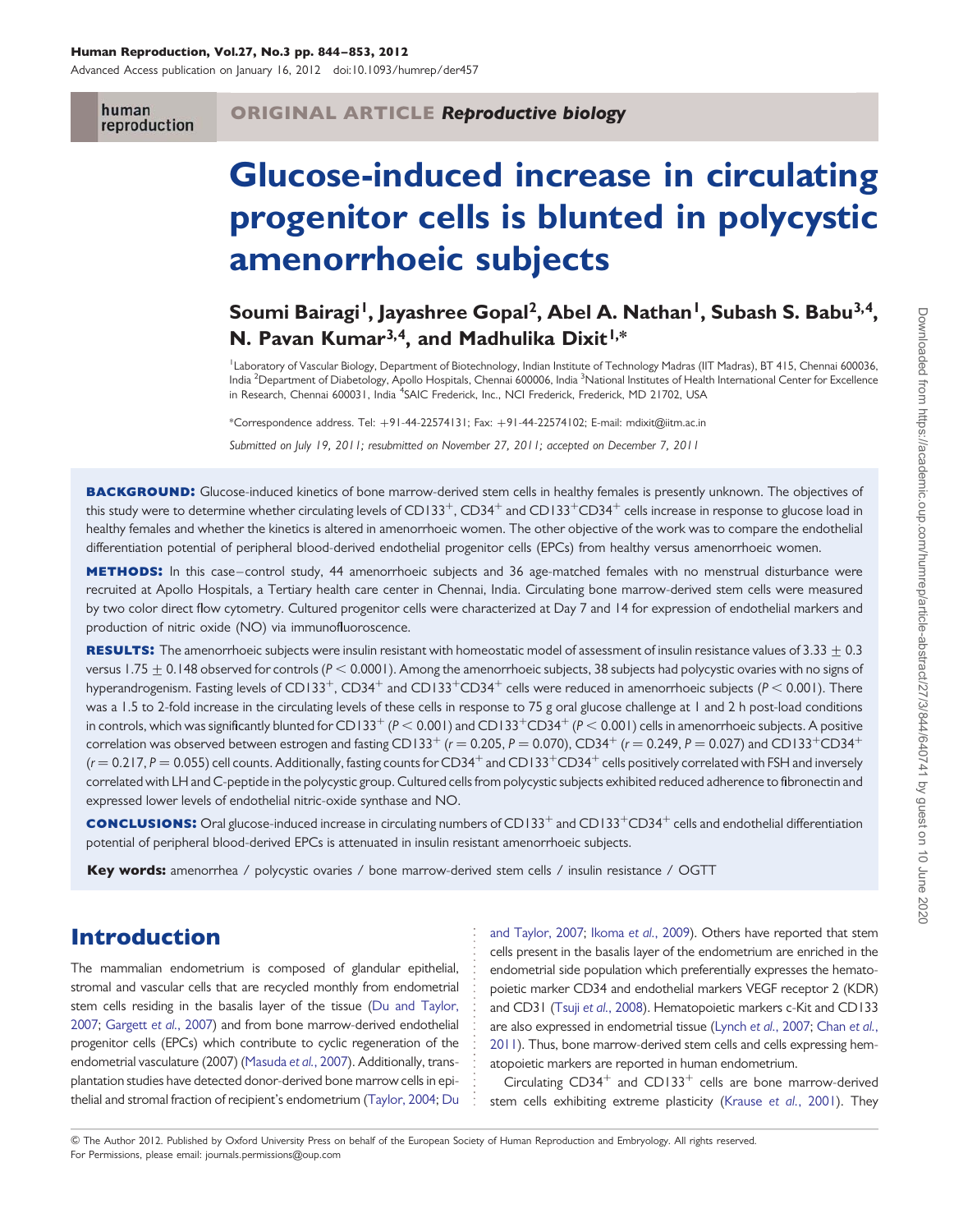give rise to progenitors of varying lineages such as vascular, neuronal, lymphoid or skeletal ([Handgretinger](#page-8-0) et al., 2003; Yeh et al.[, 2003](#page-9-0); [Urbich and Dimmeler, 2004](#page-9-0); [Matsumoto](#page-8-0) et al., 2006). EPCs are a subset of this fraction and are mobilized into circulation from bone marrow upon receipt of an appropriate physiological cue ([Urbich](#page-9-0) [and Dimmeler, 2004](#page-9-0)). Controversy still exists on the exact definition of EPCs with some classifying them as  $CD34+KDR+$  or  $CD133+$ CD34+KDR+ cells (Fadini et al.[, 2008](#page-8-0), [2010\)](#page-8-0), while others consider  $CD133+KDR+$  to be a more suitable phenotype [\(Urbich and Dimme](#page-9-0)[ler, 2004](#page-9-0)). Nonetheless, studies have demonstrated rhythmic oscillations in CD34<sup>+</sup>KDR<sup>+</sup> (Fadini et al.[, 2008\)](#page-8-0) and CD133<sup>+</sup>CD34<sup>+-</sup>  $KDR<sup>+</sup>$  cells during the menstrual cycle (Robb et al.[, 2009\)](#page-9-0). These cells express estrogen receptors and are responsible for estrogen-regulated cyclic neo-vascularization in the uterus [\(Masuda](#page-8-0) et al., 2007; [Foresta](#page-8-0) et al.[, 2010](#page-8-0)). Intriguingly, it has been observed that the progressive decline in glucose metabolism during the progression of diabetes is associated with a concomitant decrease in fasting levels of CD34<sup>+</sup>KDR<sup>+</sup> EPCs in diabetics (Fadini et al.[, 2010\)](#page-8-0). Even their putative precursors (CD34<sup>+</sup> cells) are less abundant both in insulin resistant pre-diabetic and diabetic subjects (Fadini et al.[, 2007](#page-8-0)) and their numbers are negatively correlated with increasing risk factors of the metabolic syndrome (Fadini et al.[, 2006](#page-8-0)). Surprisingly, treatment with the insulin sensitizer metformin not only improves the circulating numbers but also enhances the endothelial differentiation potential of these  $CD45^{\text{low}}CD34^{\text{+}}KDR^+$  cells in type 2 diabetes patients [\(Chen](#page-7-0) et al.[, 2010\)](#page-7-0). However, it is not known whether the endothelial differentiation potential of circulating EPCs is compromised in insulin resistant amenorrhoeic women.

Insulin resistance (IR) is an underlying feature of anovulation and/or amenorrhea observed in polycystic ovary syndrome (PCOS) patients [\(Goodarzi](#page-8-0) et al., 2011). Intriguingly the pattern of IR varies with different stages of the menstrual cycle with homeostatic model of assessment (HOMA)-IR values being maximal during the luteal phase (Yeung et al.[, 2010\)](#page-9-0). Adequate glucose uptake and its appropriate metabolism are necessary for uterine differentiation and embryo implantation [\(Fornes](#page-8-0) et al., 2010; [Frolova and Moley, 2011\)](#page-8-0). However, the machinery required for insulin-dependent glucose transporter 4 translocation is attenuated in endometrial cells of PCOS subjects ([Fornes](#page-8-0) et al.[, 2010](#page-8-0)). Surprisingly, in these patients, insulin sensitizers improve menstrual cyclicity, ovulation, fertility and endometrial receptivity [\(Kocak](#page-8-0) et al., 2002; [Genazzani](#page-8-0) et al., 2004; [Krstevska](#page-8-0) et al., 2006) thereby demonstrating a strong link between IR and female reproduction. We have recently shown that oral glucose challenge increases circulating levels of  $CD34^+$  and  $CD133^+CD34^+$  cells in young Asian Indian males, which is attenuated in insulin resistant individuals [\(Nathan](#page-9-0) et al., 2011). However, it is not known whether a similar increase in response to glucose is seen for bone marrow-derived stem cells in healthy females. Given that  $CD34<sup>+</sup>$  cells have been detected in uterine endometrium right from the fetal stage (Cho et al.[, 2004](#page-7-0)) and that bone marrow-derived stem cells home into the endometrium [\(Taylor, 2004](#page-9-0); [Du and Taylor, 2007](#page-8-0); Ikoma et al.[, 2009](#page-8-0)) an active glucose utilizing tissue, the objectives of the present study were to determine: (i) whether circulating levels of  $CD34^+$ ,  $CD133^+$  and CD133+CD34+ stem cells increase in response to glucose load in healthy females? (ii) If so, is the surge compromised in insulin resistant amenorrhoeic subjects and (iii) does the endothelial differentiation potential of peripheral blood-derived EPCs differ between healthy versus amenorrhoeic polycystic ovary (PCO) subjects.

# Materials and Methods

#### Study design

In this case –control study, 80 subjects were recruited at Apollo Hospitals, Chennai, India. Following an over-night fast, blood was drawn for quantification of circulating progenitor cells and for determination of biochemical and hormonal profiles. This was followed by a 75 g oral glucose tolerance test and blood was redrawn at 1 and 2 h post-load for measurement of bone marrow-derived stem cells, glucose and insulin levels. We chose to enumerate  $CD34^+$ ,  $CD133^+$  and  $CD133^+CD34^+$  cells for this study as they are capable of differentiating into progenitors of varying lineages in addition to expressing angiogenic markers [\(Pomyje](#page-9-0) et al., 2003). For a subset of these subjects, the endothelial differentiation potential of circulating EPCs isolated from fasting blood was determined. Circulating EPCs are fibronectin adherent mononuclear cells which take up acetylated lowdensity lipoprotein (LDL) and bind to lectin upon endothelial differentiation. Isolated mononuclear cells were cultured on fibronectin-coated dishes in endothelial differentiation medium for up to 2 weeks prior to assessment of endothelial differentiation as described below.

#### **Subjects**

Forty-four amenorrhoeic subjects with self-reported menstrual irregularities were recruited following informed consent. The study was approved by Institutional Ethics Committee in accordance with Declaration of Helsinki as revised in 2000. Thirty-six age-matched subjects with regular menses were recruited as controls. All measurements (biochemical assays and enumeration of stem cells) were done at cycle day 3 for controls and anytime for amenorrhoeic subjects. Hypothalamic amenorrhea, primary ovarian failure, Cushing syndrome, hyper-prolactinemia, uncontrolled hypothyroidism, recent surgery and ongoing pregnancy were excluded. There was no history of alcohol consumption or smoking among any of the subjects. PCOs were defined as the presence of 12 or more cysts in each ovary with stromal volume of at least 10 ml. The morphometric, clinical and metabolic features of study subjects are summarized in Table [I.](#page-2-0) The clinical and biochemical profiles of single cyst versus polycystic subjects within the amenorrhoeic group are shown in [Supplementary data, Table SI](http://humrep.oxfordjournals.org/lookup/suppl/doi:10.1093/humrep/der457/-/DC1).

#### Biochemical parameters

Free testosterone was measured by radioimmunoassay (Roche, USA). Serum glucose, high-density lipoprotein (HDL) cholesterol, LDL cholesterol, triglycerides, insulin, C-reactive protein (CRP), C-peptide, estrogen, FSH, LH and prolactin measurements were done with respective Siemens Adrian Kits from USA. Serum glucose levels were measured by glucose oxidase –peroxidase method ([Washko and Rice, 1961\)](#page-9-0). HDL cholesterol was measured by polyethylene glycol-pretreated enzymes and LDL chol-esterol was measured by the direct LDL method (Izzo et al.[, 1981](#page-8-0); [Lopez-](#page-8-0)[Suarez](#page-8-0) et al., 2008). Triglyceride was measured by the glycerol phosphate oxidase –peroxidase-4-aminophenazone method [\(Lopez-Suarez](#page-8-0) et al., [2008](#page-8-0)). Total protein was measured by Biuret method and serum albumin and globulin were measured by the bromcresol green method [\(Gustafsson, 1976](#page-8-0); Pelley et al.[, 1978\)](#page-9-0). Insulin levels, CRP, C-peptide, progesterone, estrogen, FSH, LH and prolactin levels were measured by chemiluminescence-based immunoassay methods. The percentage intraand inter-assay coefficient of variations (CV%) for these assays were in the range of 3-8%. IR was estimated using HOMA-IR calculated as fasting insulin ( $\mu$ U/ml)  $\times$  fasting glucose (mmol/l) divided by 22.5.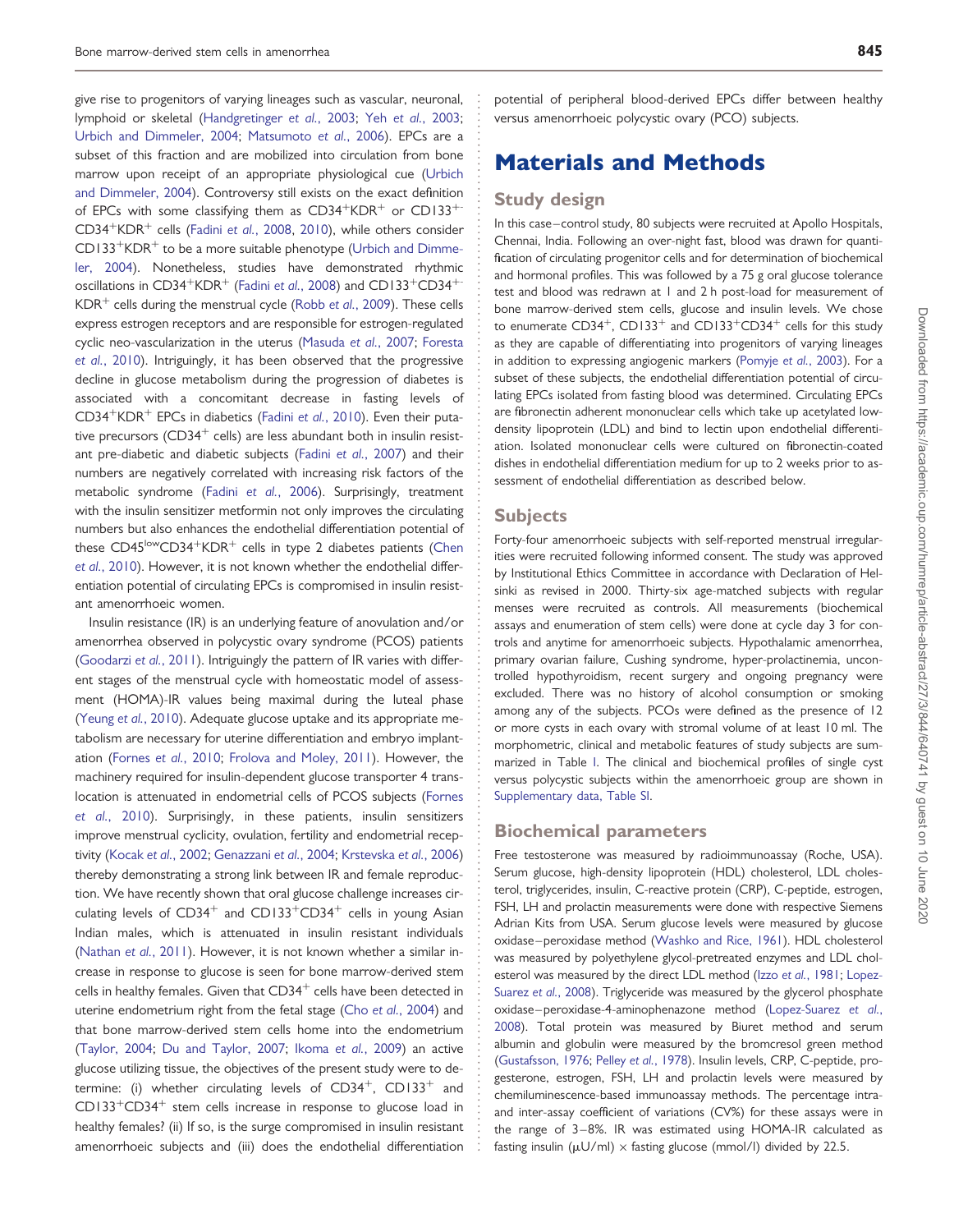#### <span id="page-2-0"></span>Table I Anthropometric, clinical and biochemical characteristics of study subjects.

| <b>Parameters</b>              | Controls ( $n = 36$ ) | Amenorrheic subjects ( $n = 44$ ) | P-value         |
|--------------------------------|-----------------------|-----------------------------------|-----------------|
| Anthropometric measures        |                       |                                   |                 |
| Age (years)                    | $22.3 \pm 0.59$       | $22.9 \pm 0.71$                   | 0.530           |
| Height (cm)                    | $156 \pm 0.9$         | $158 + 0.8$                       | 0.183           |
| Weight (kg)                    | 62.2 $\pm$ 1.99       | $71.3 \pm 1.93$                   | $0.0017**$      |
| BMI ( $kg/m2$ )                | $25.5 \pm 0.76$       | $28.7 \pm 0.76$                   | $0.0047**$      |
| Waist (cm)                     | $87.2 \pm 2.13$       | $97.7 \pm 1.78$                   | $0.0003***$     |
| Hip (cm)                       | $87.5 \pm 2.74$       | $96.4 \pm 1.74$                   | 0.0058 **       |
| <b>WHR</b>                     | $1.01 \pm 0.020$      | $1.02 + 0.019$                    | 0.802           |
| Systolic pressure (mmHg)       | $113 \pm 2.1$         | $104 \pm 1.0$                     | 0.120           |
| Diastolic pressure (mmHg)      | $70 \pm 1.2$          | $742 \pm 1.2$                     | 0.171           |
| Oral glucose tolerance test    |                       |                                   |                 |
| Fasting glucose (mmol/l)       | $4.7 \pm 0.15$        | 5.1 $\pm$ 0.09                    | $0.017*$        |
| I h post-load glucose (mmol/l) | $6.6 \pm 0.36$        | $6.9 \pm 0.33$                    | 0.101           |
| 2 h post-load glucose (mmol/l) | $5.4 \pm 0.23$        | $5.9 \pm 0.26$                    | 0.204           |
| Fasting insulin (pmol/l)       | 58. $\pm$ 4.5         | $98 \pm 8.1$                      | $<$ 0.000 l *** |
| 2 h post-load insulin (pmol/l) | $600 + 98.5$          | $644 + 89.5$                      | 0.745           |
| <b>HOMA-IR</b>                 | $1.75 + 0.148$        | $3.33 + 0.300$                    | $<$ 0.000   *** |
| Hormonal measures              |                       |                                   |                 |
| Testosterone (nmol/l)          | $5.4 \pm 3.10$        | $6.5 \pm 2.12$                    | 0.210           |
| Estradiol (pmol/l)             | $808 \pm 151.5$       | $315 \pm 34.3$                    | $0.0010**$      |
| Progesterone (nmol/l)          | $0.02 \pm 0.0047$     | $0.008 \pm 0.0036$                | 0.0406*         |
| $LH$ (mlU/ml)                  | $8.6 \pm 1.57$        | $13.5 \pm 1.69$                   | 0.0378*         |
| FSH (mIU/ml)                   | 5.1 $\pm$ 0.55        | $6.2 \pm 0.45$                    | 0.1197          |
| LH/FSH                         | $1.9 + 0.99$          | $2.2 \pm 0.15$                    | 0.2822          |
| Prolactin (pmol/l)             | 491 $\pm$ 46.9        | 532 $\pm$ 45.7                    | 0.5338          |
| Lipid profile                  |                       |                                   |                 |
| Total cholesterol (mmol/l)     | $4.0 \pm 0.15$        | $4.3 \pm 0.11$                    | $0.0451*$       |
| Triglyceride (mmol/l)          | $1.0 \pm 0.07$        | $1.2 \pm 0.07$                    | 0.062           |
| HDL cholesterol (mmol/l)       | $1.2 \pm 0.04$        | $1.1 \pm 0.035$                   | 0.619           |
| LDL cholesterol (mmol/l)       | $2.4 \pm 0.13$        | $2.6 \pm 0.09$                    | 0.069           |
| Total cholesterol/HDL          | $3.5 \pm 0.13$        | $4.0 \pm 0.13$                    | $0.0361*$       |
| Others                         |                       |                                   |                 |
| Total protein (g/l)            | $72 \pm 2.2$          | $75 \pm 0.7$                      | 0.284           |
| Serum albumin (g/l)            | $44 \pm 1.3$          | $45 + 0.4$                        | 0.343           |
| Serum globulin (g/l)           | $28 \pm 1.0$          | $30 \pm 0.6$                      | 0.309           |
| CRP (nmol/l)                   | $44 \pm 4.4$          | $68 \pm 10.0$                     | $0.0445*$       |
| C-peptide (pmol/l)             | $9 + 5.0$             | $15 \pm 6.0$                      | $0.0132*$       |

WHR, waist-to-hip ratio; HOMA-IR, homeostatic model of assessment-insulin resistance; TSH, thyroid-stimulating hormone; CRP, C-reactive protein. Values are expressed as mean  $\pm$  SEM.

 $*P < 0.05$ .

 $*$  $P$  < 0.01.

 $***P < 0.001$  versus controls.

## Enumeration of circulating progenitor cells via flow cytometry

Blood was drawn in EDTA vacutainers (Becton Dickinson, USA). Following erythrocyte lysis [fluorescence-activated cell sorter (FACS) lysing solution, Becton Dickinson] and fixation, mononuclear cells in the lymphomonocyte fraction were morphologically gated based on forward and side scatter (please refer to representative flow cytogram in [Supplemen](http://humrep.oxfordjournals.org/lookup/suppl/doi:10.1093/humrep/der457/-/DC1)[tary data, Fig. SIA](http://humrep.oxfordjournals.org/lookup/suppl/doi:10.1093/humrep/der457/-/DC1)). A minimum of  $5 \times 10^5$  events were scored as per the EUROSTAR guidelines [\(Distler](#page-8-0) et al., 2009). Progenitor cells were analyzed for surface expression of CD133 and CD34 using direct two color flow cytometry. Samples were blocked with 5% fetal bovine serum and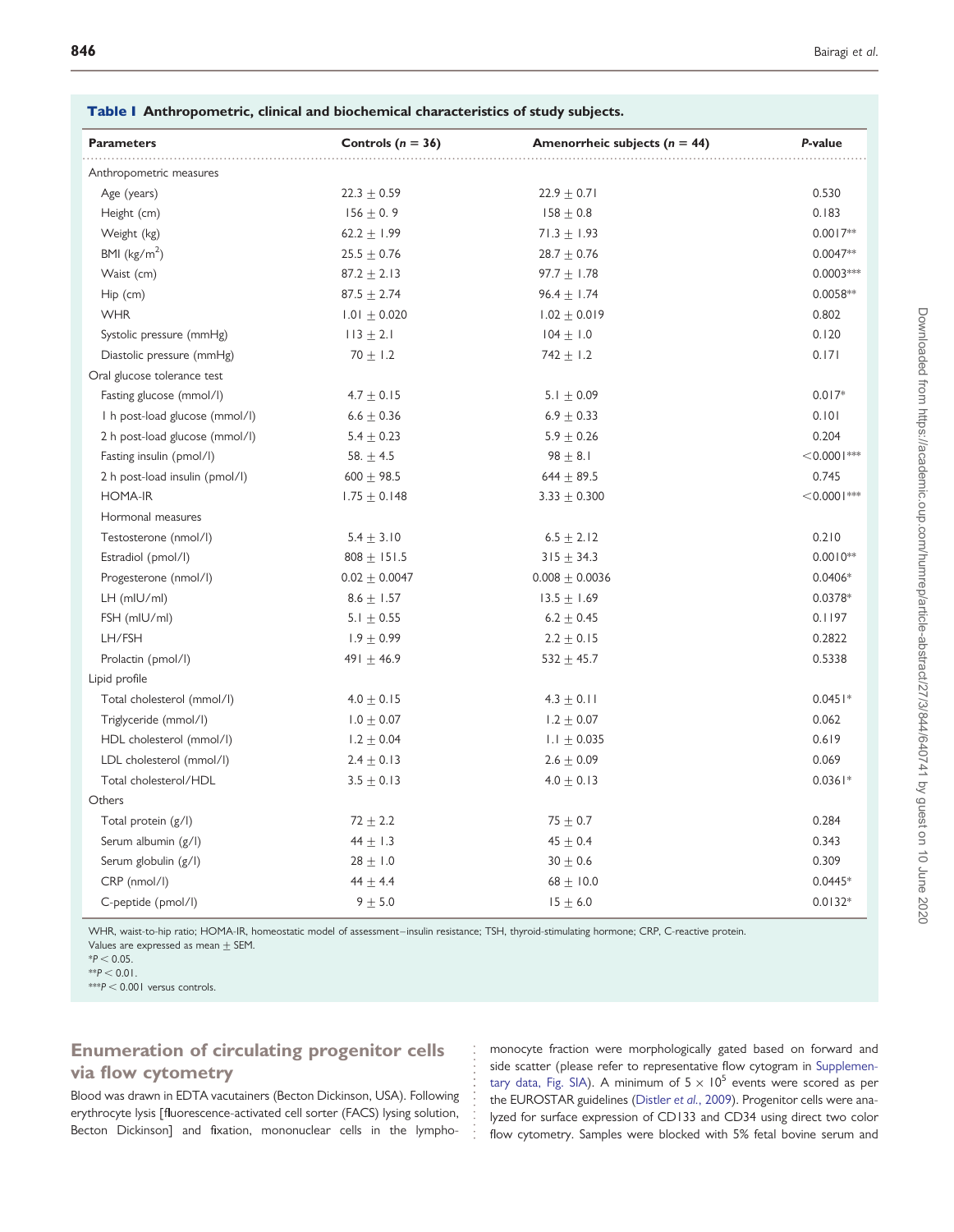FcR reagent and were stained with CD133-phycoerythrin (PE) and CD34-FITC antibodies from Miltenyi Biotech, Germany [\(Supplementary](http://humrep.oxfordjournals.org/lookup/suppl/doi:10.1093/humrep/der457/-/DC1) [data, Fig. SIC\)](http://humrep.oxfordjournals.org/lookup/suppl/doi:10.1093/humrep/der457/-/DC1). Corresponding isotype immunoglobulin G (IgG)1-PE and IgG2a-FITC (Miltenyi Biotech) antibodies were used as controls ([Supple](http://humrep.oxfordjournals.org/lookup/suppl/doi:10.1093/humrep/der457/-/DC1)[mentary data, Fig. SIB](http://humrep.oxfordjournals.org/lookup/suppl/doi:10.1093/humrep/der457/-/DC1)). The instrument was optimized daily by analyzing the expression of anti-CD3 and anti-CD4 antibodies in peripheral blood. Data were processed using the Flowjo software program (Version 7.6.1). The FACS operator was blinded to the clinical status of the subjects. The data are represented as number of cells per million cytometric events.

## Isolation and culture of peripheral blood mononuclear cells

The functional experiments were performed with mononuclear fractions obtained from four control and nine amenorrhoeic subjects from the study population. All the amenorrhoeic subjects analyzed for functional studies had polycystic appearing ovaries. Peripheral blood mononuclear cells (PBMCs) consisting of the lymphocyte and monocyte fraction were isolated by the Histopaque gradient centrifugation method (Sigma-Aldrich, USA). CD45-PerCP (BD Bioscience) was used to verify the purity of the isolated fraction and it was found to be greater than 95% for all the isolations (data not shown). Isolated mononuclear cells were cultured in fibronectin-coated  $(2.5 \mu g/ml)$  (Becton Dickinson) tissue culture plates in endothelial-specific EGM-2 Bullet kit medium (Lonza, USA). The first medium change was done on the 4th day following which the medium was changed once every 2 days. The endothelial differentiation potential of the PBMCs was assessed by dual staining with Ac-dil-LDL (10  $\mu$ g/ml; Invitrogen) and fluorescein-conjugated Ulex-europaeus agglutinin I (10  $\mu$ g/ml; Sigma-Aldrich). The expression of endothelial markers [endothelial nitric-oxide synthase (eNOS), CD31, Von Willebrand factor (vWF) and vascular endothelial (VE)-cadherin] was confirmed by immunofluorescence. Antibodies for eNOS, CD31 and VE-cadherin were from Santa Cruz (USA) and for vWF from Dako. Following 7 and 14 day culture, the medium was removed and cells were washed with  $1 \times$  phosphatebuffered saline (PBS). Cells were fixed with 4% paraformaldehyde and were permeabilized with 0.25% Triton-X. Prior to addition of respective primary antibodies as per the manufacturer's instructions, blocking was done for 1 h with 3% bovine serum albumin. Respective FITC-conjugated secondary antibodies were used to visualize positive cells. Corresponding isotype control antibodies were used as negative control for immunofluoroscence. Images were analyzed using ImageJ software from NIH. eNOS expression is represented as an average eNOS intensity per cell. Intracellular nitric oxide (NO) in endothelial cells was measured via DAF2-DA imaging. DAF2-DA (Sigma-Aldrich) is a cell permeable dye which fluoresces upon binding to NO. Briefly cultured cells were incubated with  $200 \mu$ M L-arginine for 3 min prior to addition of diaminofluorescein-2-diacetate (DAF-2DA). Images were captured using blue filter. Each experiment for immunofluoroscence was done in triplicates and for each well six to eight field views were assessed with a minimum of 100 cells in each field view.

#### Adhesion assay

Freshly isolated PBMCs were labeled with  $4 \mu$ M cell tracker dye PKH26 from Sigma for 3 min. The reaction was stopped with complete growth medium containing 10% fetal bovine serum. Cells were washed three times with PBS and were seeded at a density of 10 000 cells/well in a 24-well plate coated with fibronectin (2.5  $\mu$ g/ml), gelatin (1%w/v) or collagen (0.1% w/v). After 3 h of incubation, non-adherent cells were removed by washing and images were taken using an immunofluoroscence microscope (Olympus). Each sample was assessed in triplicates and for each well four field views were assessed. Viability of cells prior to and

after adhesion experiment in parallel plates were assessed with the Trypan blue exclusion assay and was found to be greater than 95% for the total number of cells counted in each group (data not shown). At the time of standardizing, the assay we used a different number of cells in the linear range (1000– 100 000) for initial seeding on matrix proteins. Best results were obtained when the seeding density on 24-well plates was 10 000/well. With increased number of 50 000– 100 000 cells per well, the cells tended to clump together and assessment became difficult. Adhesion is represented as percentage of adhered cells compared with control subjects.

### Statistical analysis

Clinical data are expressed as mean  $\pm$  SEM. Progenitor cells are expressed as mean  $\pm$  SEM of the number of cells counted per 1 million cytometric events. Parametric analysis was performed with log-transformed values of cell numbers where ever required. Comparisons within and across groups were performed by paired and unpaired Student's t-test, respectively. Correlations of clinical parameters with progenitor cells were assessed by Pearson's (r) correlation analysis. To determine factors which correlate with cell counts irrespective of the morphological state of the ovary a merged group analysis was done. In order to see if there is a stronger link between progenitor mobilizations with biochemical features in polycystic ovary patients, group-wise correlation analysis was subsequently performed. No corrections were made for multiple comparisons. Statistical significance was accepted at  $P < 0.05$ . Statistical analyses were done by SPSS (Version 15.1).

## **Results**

#### Characteristics of study population

Upon application of the 2003 consensus Rotterdam screening criteria to the 44 recruited amenorrhoeic subjects, 38 exhibited the nonclassical PCOS phenotype of PCOs with no signs of clinical or biochemical hyperandrogenism while the others had normal appearing ovaries. As seen in Table [I](#page-2-0), compared with the controls, the amenorrhoeic subjects had higher body weight, BMI and waist and hip circumference. They also had higher fasting glucose and insulin levels and were insulin resistant as indicated by the HOMA-IR  $(P < 0.0001)$ . They did not exhibit hyperandrogenism but had lower estrogen and progesterone levels and higher LH levels than controls. Total cholesterol, total cholesterol-to-HDL ratio, CRP and C-peptide levels were higher in amenorrhoeic women (Table [I\)](#page-2-0), while the prolactin levels and thyroid function were normal (data not shown). Amenorrhoeic subjects with single cysts were also insulin resistant and had higher fasting insulin values [\(Supplementary data, Table SI\)](http://humrep.oxfordjournals.org/lookup/suppl/doi:10.1093/humrep/der457/-/DC1). Additionally, they had reduced estrogen levels as opposed to controls.

## Circulating levels of progenitor cells in control versus amenorrhoeic group

At fasting the amenorrhoeic group had significantly fewer of all three CD133<sup>+</sup>, CD34<sup>+</sup> and CD133<sup>+</sup>CD34<sup>+</sup> cell types than the controls (Fig. [1\)](#page-4-0). In the controls 1 h after taking 75 g of glucose, there was a 2-fold increase in CD133<sup>+</sup> cells which dropped by 40% at 2 h (Fig. [1A](#page-4-0)). Intriguingly, this post-load increase for CD133<sup>+</sup> cells was significantly attenuated in amenorrhoeic subjects. Similarly for CD133+CD34+ cells, there was a progressive increase in cell counts upon glucose challenge in controls which was absent in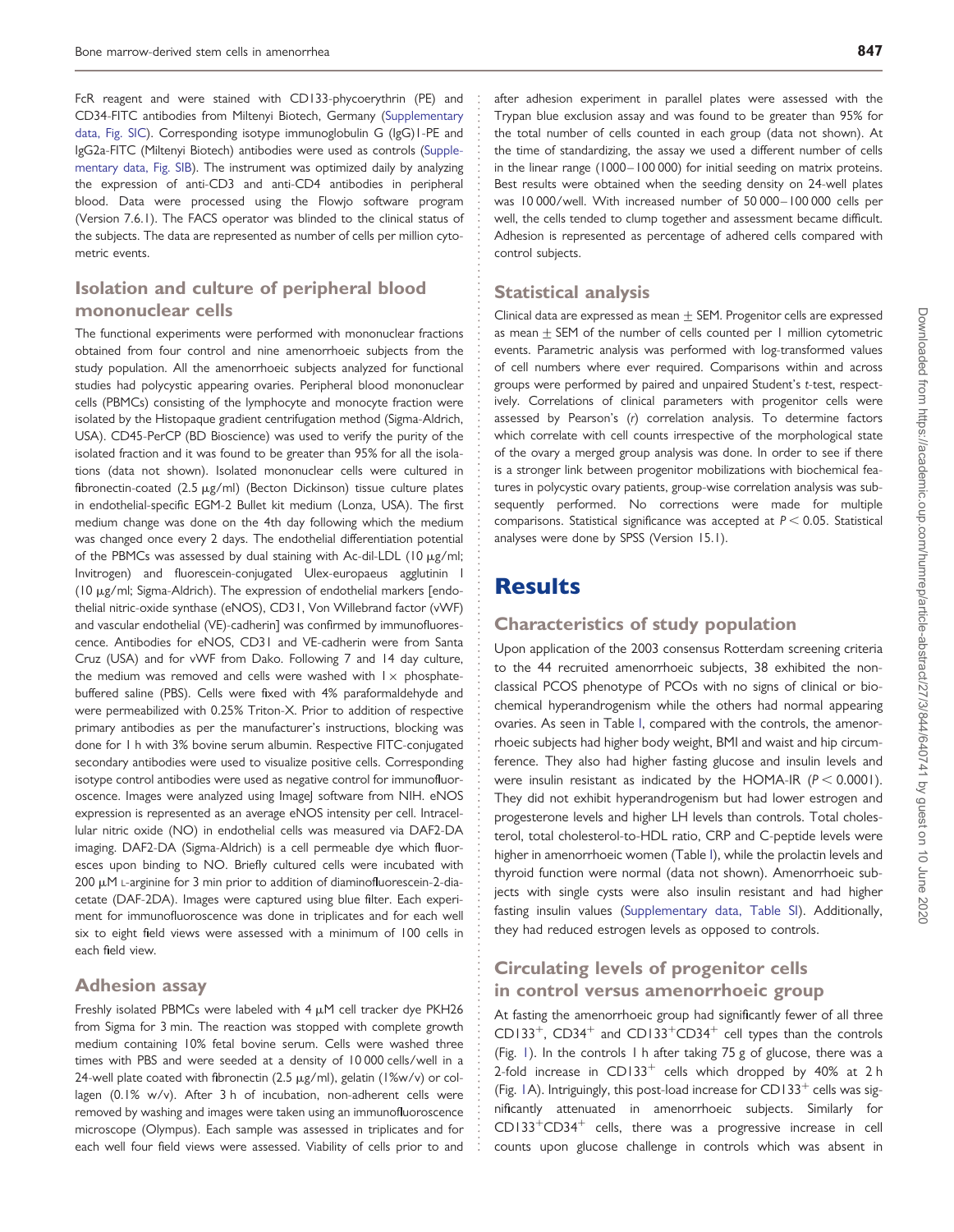<span id="page-4-0"></span>

Figure I Circulating progenitor cells in amenorrhoeic study subjects following glucose challenge. (A) CD133<sup>+</sup> cells (B) CD34<sup>+</sup> cells and  $(C)$  CD133<sup>+</sup>CD34<sup>+</sup> cells after fasting and after oral administration of 75 g glucose (1 h PL and 2 h PL). Bar graphs summarize data as mean  $\pm$  SEM; \*P < 0.05 and \*\*\*P < 0.001 represents statistical significance in paired and unpaired Student's t-test. The emptied box represents fasting, box with cross line represents 1 h post-load and the filled box represents 2 h post-load.

amenorrhoeic subjects (Fig.  $IC$ ). For  $CD34<sup>+</sup>$  cells, the increase in cell numbers in response to glucose load was slightly attenuated but not blocked in amenorrhoeic women (Fig. 1B). Upon segregation of amenorrhoeic subjects based on ovarian morphology, fasting  $CD133^+$  and  $CD133^+CD34^+$  cell counts were much lower in subjects with PCOs than with those having single cyst ([Supplementary data, Fig. SIIA and](http://humrep.oxfordjournals.org/lookup/suppl/doi:10.1093/humrep/der457/-/DC1)

Table II Pearson's correlation analysis of progenitor cells in the merged study group.

| Cell types versus parameters Correlation | coefficient (r) | P-value        |  |
|------------------------------------------|-----------------|----------------|--|
| Cell numbers                             |                 |                |  |
| FCD133 versus FCD133/34                  | 0.263           | $0.018*$       |  |
| FCD34 versus FCD133/34                   | 0.649           | $<$ 0.000  *** |  |
| I h CD133 versus I h CD34                | 0.467           | $<$ 0.000  *** |  |
| 1 h CD133 versus 1 h CD133/34            | 0.621           | $<$ 0.000  *** |  |
| 1 h CD34 versus 1 h CD133/34             | 0.699           | $<$ 0.000  *** |  |
| 2 h CD133 versus 2 h CD34                | 0.578           | $<$ 0.000  *** |  |
| 2 h CD133 versus 2 h CD133/34            | 0.593           | $<$ 0.000  *** |  |
| 2 h CD34 versus 2 h CD133/34             | 0711            | $<$ 0.000  *** |  |
| Morphometric parameters                  |                 |                |  |
| FCD34 versus weight                      | $-0.214$        | 0.057          |  |
| FCD34 versus BMI                         | $-0.206$        | 0.068          |  |
| Hormones                                 |                 |                |  |
| FCD133 versus estrogen                   | 0.205           | 0.070          |  |
| FCD34 versus estrogen                    | 0.249           | $0.027*$       |  |
| FCD133/34 versus Estrogen                | 0.217           | 0.055          |  |
| Proteins                                 |                 |                |  |
| FCD34 versus CRP                         | $-0.310$        | $0.007*$       |  |
| FCD133/34 versus C-peptide               | $-0.306$        | $0.008*$       |  |
| FCD34 versus C-peptide                   | $-0.286$        | $0.010*$       |  |
| FCD133/34 versus CRP                     | $-0.264$        | $0.018*$       |  |

F, fasting cell count; 1 h, one hour post-load cell count and 2 h, two hour post-load cell count.

The cell numbers were log transformed for Pearson's correlation analysis.  $*P < 0.05$ .

 $*$  $P$  < 0.01

 $***P < 0.0001$ 

[C\)](http://humrep.oxfordjournals.org/lookup/suppl/doi:10.1093/humrep/der457/-/DC1). A partial increase in  $CD133<sup>+</sup>$  cell counts was observed in single cyst amenorrhoeic women in response to glucose load at 1 h. However even this increase was lost in polycystic women. No major differences were seen for  $CD34<sup>+</sup>$  cells in single versus polycystic subjects ([Supplementary data, Fig. SIIC\)](http://humrep.oxfordjournals.org/lookup/suppl/doi:10.1093/humrep/der457/-/DC1).

### Correlation analysis

Upon merging the two study groups (36 controls and 44 amenorrhoeic), the log-transformed values of cell numbers were subjected to Pearson's correlation analysis. A positive correlation was observed for CD133<sup>+</sup> and CD34<sup>+</sup> cells with double positive CD133<sup>+</sup>CD34<sup>+</sup> cells both during fasting and post-load conditions (Table II). Fasting counts of all three cell types exhibited positive correlation with estrogen (Table II). We also observed inverse correlation of fasting  $CD34<sup>+</sup>$ cells with risk factors of metabolic syndrome, i.e. weight, BMI, C-peptide and CRP. Similarly, fasting  $CD133^+CD34^+$  cell counts inversely correlated with CRP and C-peptide.

We subsequently carried out group wise Pearson's correlation analysis [\(Supplementary data, Table SII\)](http://humrep.oxfordjournals.org/lookup/suppl/doi:10.1093/humrep/der457/-/DC1). Since the distributions of data were parametric in each of the groups, raw cell values were correlated with biochemical parameters. Among amenorrhoeic subjects, fasting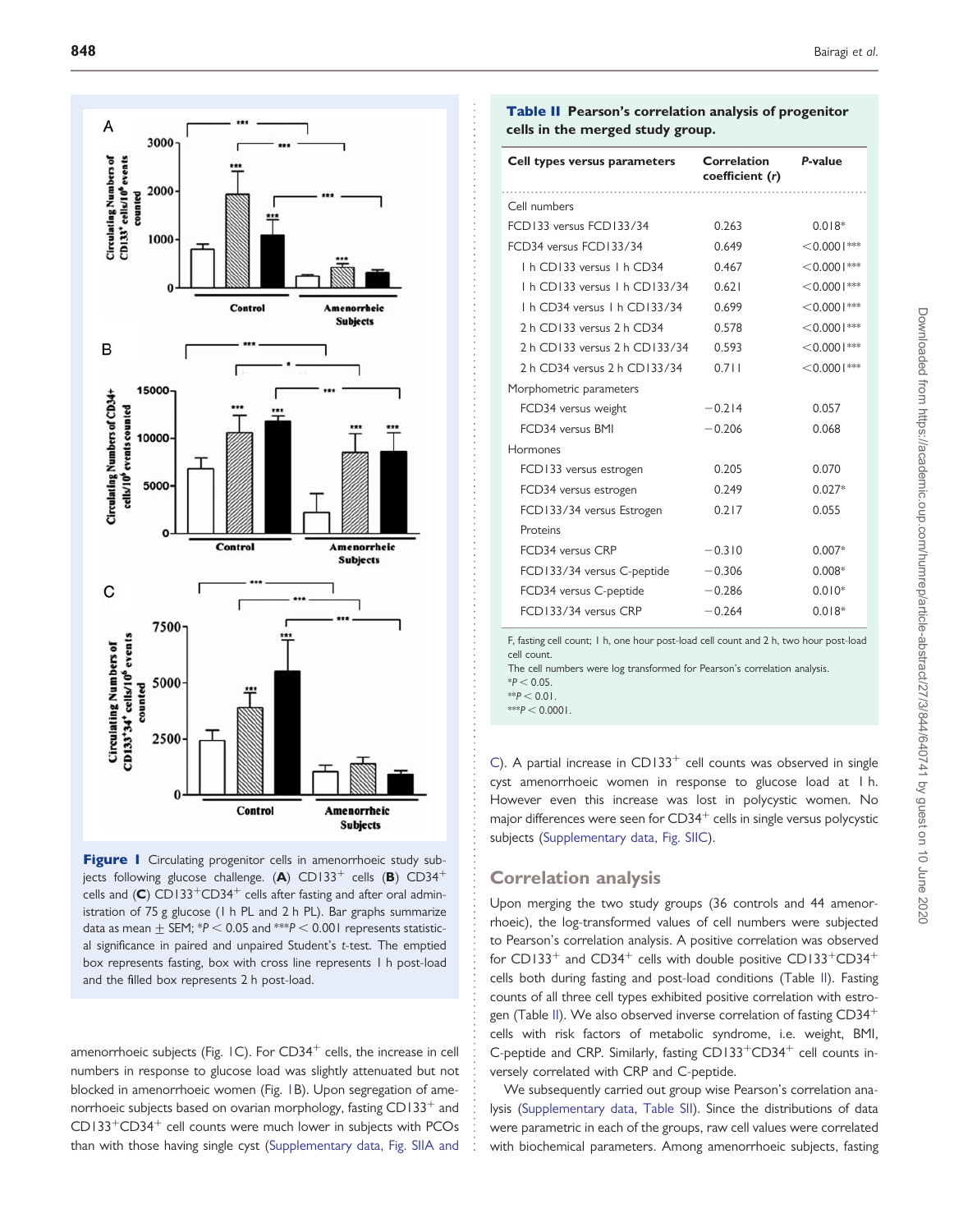| <b>Parameters</b>     | Control ( $n = 36$ )        |           | Polycystic subjects ( $n = 38$ ) |             |  |
|-----------------------|-----------------------------|-----------|----------------------------------|-------------|--|
|                       | Correlation coefficient (r) | P-value   | Correlation coefficient (r)      | P-value     |  |
| $CD34+$ cells         |                             |           |                                  |             |  |
| C-peptide             | $-0.469$                    | $0.004**$ | $-0.202$                         | 0.225       |  |
| LH                    | $-0.031$                    | 0.861     | $-0.341$                         | $0.036*$    |  |
| <b>FSH</b>            | 0.220                       | 0.190     | 0.448                            | $0.0001***$ |  |
| $CD133+$ cells        |                             |           |                                  |             |  |
| Estradiol             | 0.104                       | 0.552     | 0.360                            | $0.002**$   |  |
| $CD133^+CD34^+$ cells |                             |           |                                  |             |  |
| LH                    | $-0.092$                    | 0.172     | $-0.327$                         | $0.045*$    |  |
| <b>FSH</b>            | 0.139                       | 0.426     | 0.339                            | $0.003**$   |  |
| <b>CRP</b>            | $-0.316$                    | 0.064     | $-0.380$                         | $0.034*$    |  |
| C-peptide             | $-0.049$                    | 0.770     | $-0.346$                         | $0.039*$    |  |

|  | Table III Group wise Pearson's correlation analysis of fasting cell counts with clinical and biochemical parameters. |  |  |  |  |
|--|----------------------------------------------------------------------------------------------------------------------|--|--|--|--|
|--|----------------------------------------------------------------------------------------------------------------------|--|--|--|--|

The raw cell numbers in each of the study group were correlated with biochemical parameters.

 $*$  $P$  < 0.01

 $***P < 0.0001$ .

 $CD133<sup>+</sup>$  cells positively correlated with estrogen and FSH, and negatively correlated with HOMA-IR, C-peptide, testosterone, total cholesterol and LDL cholesterol. Upon exclusion of six single cyst subjects from analysis (Table III), fasting  $CD34^+$  and  $CD133^+CD34^+$  cell counts positively correlated with FSH and negatively correlated with LH and C-peptide for polycystic subjects.

## Culture characteristics of PBMCs from amenorrhoeic subjects

We next sought to determine the adhesion and endothelial differentiation potential of mononuclear cells from four healthy and nine amenorrheic polycystic subjects upon culture in the presence of endothelial differentiation medium EGM-2. Adhesion to fibronectin, but not to gelatin or collagen, was significantly attenuated in study subjects, (Fig. 2). Also, the expression of eNOS was significantly lower in study subjects than controls at Day 7 ( $P = 0.04$ ) and the NO index measured as DAF-2DA fluorescence compared with controls was significantly attenuated (Fig. [3](#page-6-0)). The expression of other markers (vWF, PECAM-1 and VE-cadherin) and Ac-dil-LDL uptake and Ulex lectin binding was similar in the amenorrheic and control groups (data not shown).

# **Discussion**

In the current study, we report a decrease in fasting levels of circulating CD133<sup>+</sup>, CD34<sup>+</sup> and CD133<sup>+</sup>CD34<sup>+</sup> cells in insulin resistant amenorrhoeic subjects. Fasting counts for CD133<sup>+</sup> and CD133<sup>+</sup>CD34<sup>+</sup> cells were significantly less in subjects with PCOs as opposed to single cyst amenorrhoeic or control women. Aging restricts the bone marrow reserve of progenitor cells and also compromises their mobilization (Heiss et al.[, 2005\)](#page-8-0) hence the study was performed with young age-matched individuals. Reasons for decreased fasting cell counts of bone marrow-derived stem cells can be either decreased bone marrow reserve of these cells to begin with or their defective





Figure 2 Adhesion potential of isolated PBMCs on extracellular matrices. (A) Immunofluorescence images of adhered PBMCs on fibronectin. (B) Bar graph summarizing percentage of PBMCs adhered per field of view normalized to control on the mentioned matrices. Results are expressed as mean + SEM.  $*P < 0.05$  versus control. The scale bar for Fig. 2A corresponds to  $200 \mu m$ .

mobilization. We also observed a surge in circulating levels of these bone marrow-derived stem cells in response to glucose load in healthy females, which was however attenuated for  $CD133<sup>+</sup>$  and

 $*P < 0.05$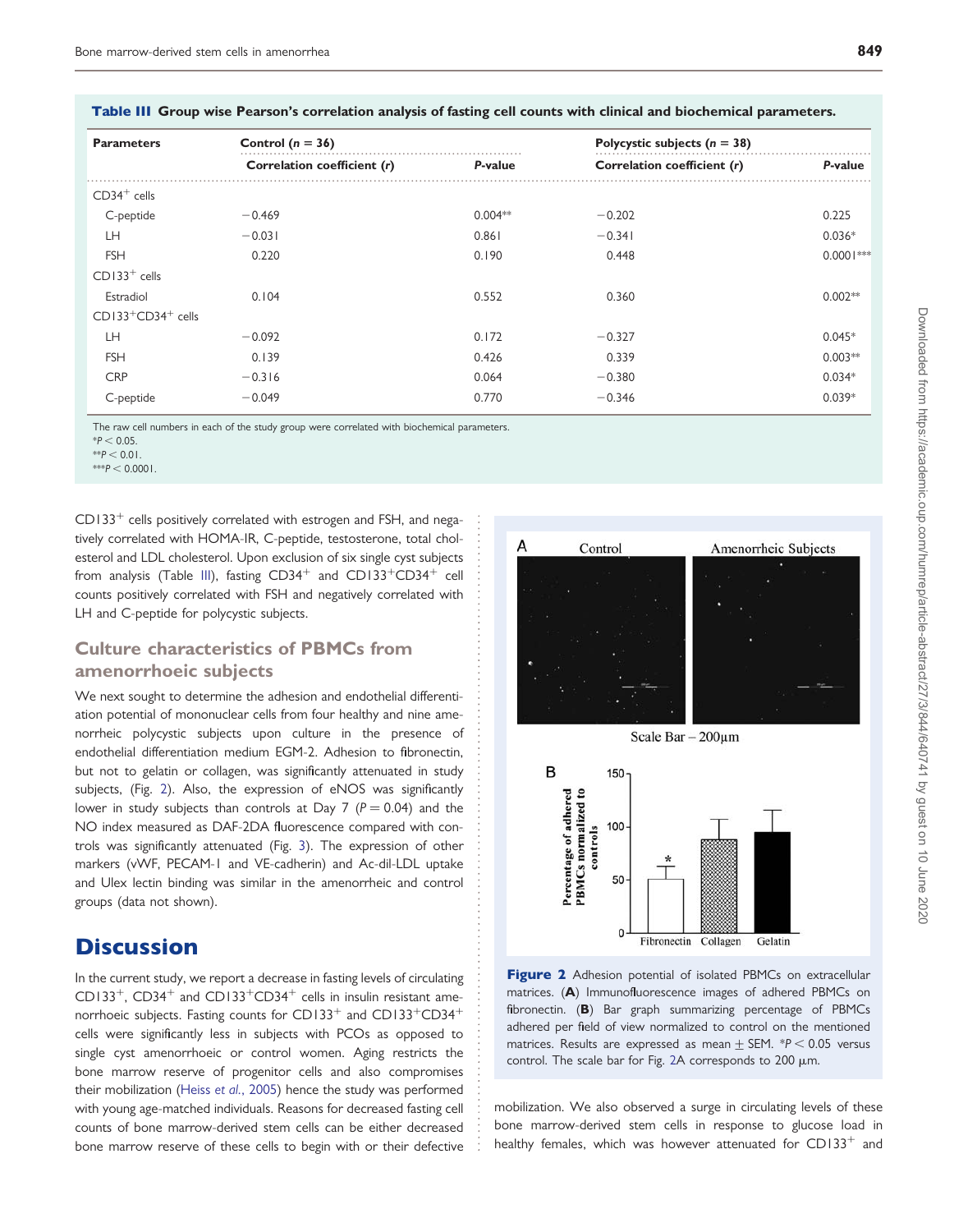<span id="page-6-0"></span>

Figure 3 Comparison of eNOS expression and NO index on 7th and 14th day of culture. (A) Representative immunofluoroscence picture for eNOS staining in cultured cells obtained from control ( $n = 4$ ) and amenorrheic polycystic subjects ( $n = 9$ ). (B) Bar graph summarizing average fluorescence intensity per cell. (C) Representative picture depicting NO levels through DAF-2DA fluorescence. (D) Bar graphs summarizing densitometry analysis of DAF-2DA fluorescence as mean  $\pm$  SEM. \*P < 0.05 versus control. The emptied box represents controls and the filled box represents study subjects. The scale bar for Fig. 3A corresponds to  $100 \mu m$ .

CD133+CD34+ cells in amenorrhoeic women. A positive correlation was observed between  $CD133^+$  and  $CD133^+CD34^+$  cells and between  $CD34^+$  and  $CD133^+CD34^+$  cells at all time points in accordance with previous studies showing that they all are a subset of a common bone-marrow pool (Fadini et al.[, 2006\)](#page-8-0). To the best of our knowledge, this is the first study to demonstrate that the glucose induced increase in bone marrow-derived stem cells in healthy women is attenuated in insulin resistant amenorrhoeic women. Based on these observations, we propose that post-prandial glucose peaks in healthy females may induce periodic mobilization of bone marrow-derived stem cells to the female reproductive tract for suitable endometrial wall buildup and IR will compromise this process in polycystic amenorrhoeic women. Mechanisms responsible for blunted glucose-induced kinetics are currently unknown. It can however be envisaged that IR alone or in combination with metabolic imbalance such as altered lipid profile alters mobilization of stem cells from bone marrow in to the circulation.

Fasting cell counts of all the three cell types positively correlated with estrogen in this study. Estrogen receptors are expressed in bone marrow-derived  $CD34<sup>+</sup>$  cells and circulating EPCs and play a major role in estrogen-mediated endometrial angiogenesis ([Masuda](#page-8-0)

et al.[, 2007;](#page-8-0) [Foresta](#page-8-0) et al., 2010). In vitro culture experiments with progenitor cells from amenorrheic polycystic subjects demonstrated reduced eNOS expression and NO index. It should be noted that eNOS-derived NO plays an essential role in estrogen-mediated angio-genesis [\(Kim and Bender, 2009](#page-8-0); Jesmin et al.[, 2010\)](#page-8-0). Additionally, isolated EPCs from study subjects had reduced adherence to fibronectin. In the light of these observations and the recent study demonstrating reduced tube formation by vascular progenitor cells obtained from non-obese PCOS subjects [\(Dessapt-Baradez](#page-8-0) et al., 2011), it is tempting to speculate that compromised endothelial differentiation of circulating progenitor cells and their blunted kinetics will greatly hamper neo-vascularization and angiogenesis in the female reproductive tract. Whether IR affects the responsiveness of these progenitor cells towards estrogen in polycystic patients however remains to be determined.

We also observed a positive correlation of  $CD34<sup>+</sup>$  and  $CD133^+CD34^+$  cells with FSH and a negative correlation with LH in polycystic subjects. It is hence tempting to propose that bone marrow-derived stem cells play an important role in follicle maturation and/or ovulation. Appropriate angiogenesis is also a prerequisite for follicle maturation, and ovulation in female reproduction ([Masuda](#page-8-0)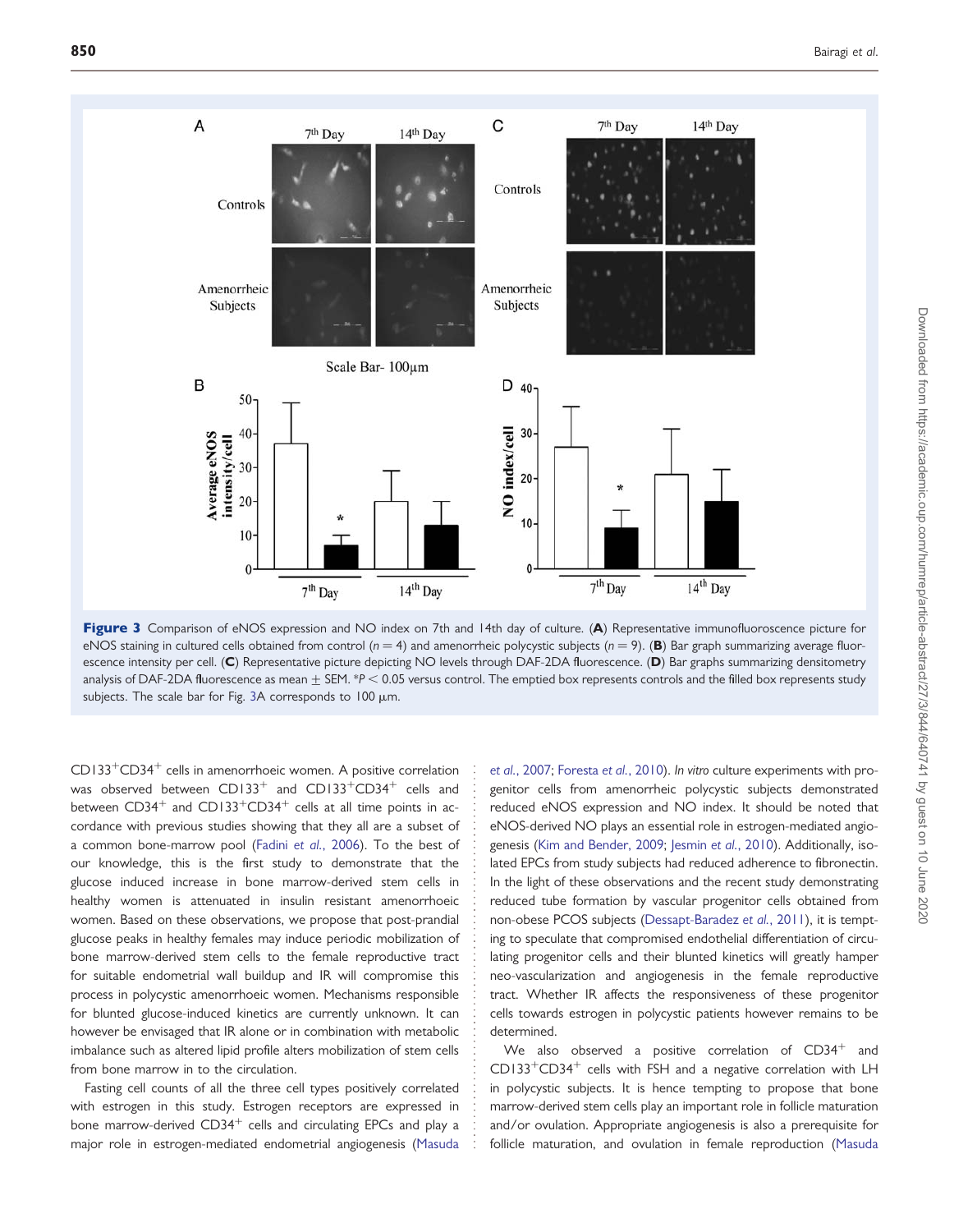<span id="page-7-0"></span>et al.[, 2007](#page-8-0); Demir et al., 2010; [Foresta](#page-8-0) et al., 2010). For example maturation of oocytes in ovarian follicles in response to FSH is accompanied by increased angiogenesis [\(Gougeon, 2010](#page-8-0)). Similarly following ovulation in response to LH surge, the luteinizing follicle exhibits vascularization which is assessed as CD34 positive immunostaining (Suzuki et al.[, 1998](#page-9-0)). Even the cumulus oocyte complex which surrounds the released oocyte expresses CD34 and the expression of CD34 increases right before ovulation ([Hernandez-Gonzalez](#page-8-0) et al., [2006](#page-8-0)). Hence it is likely that bone marrow-derived stem cells home into the maturing follicle to support angiogenesis and/or ovulation. Alternatively, it is likely that these bone marrow-derived stem cells are a subset of bone marrow-derived germ cells. This contention is based on recent studies demonstrating that in chemo-ablated female mice receiving bone marrow or peripheral blood cell transplantation, donor-derived oocytes or ovarian follicles are detected in the recipient's ovaries ([Johnson](#page-8-0) et al., 2005; Lee et al.[, 2007\)](#page-8-0). In contrast in chemo-ablated mice which do not undergo transplant, the ovaries consist of cystic follicles.

Obesity, IR, hyperinsulinemia and systemic inflammation are hallmark features of PCOS (Dunaif et al.[, 1989](#page-8-0); Castelo-Branco et al., 2010; Cho et al., 2011; de Groot et al., 2011; [Herlihy](#page-8-0) et al., 2011). We observed inverse correlation of  $CD34^+$  and  $CD133^+CD34^+$  progenitor cells with BMI, weight, C-peptide and CRP thus establishing a link between progenitor cells and low-grade chronic inflammation and metabolic imbalance in these subjects. IR is associated with oxidative stress and pro-inflammatory cytokines which can accelerate cellular senescence (Anderson et al., 2001). Unfortunately, neither the oxidative stress nor the apoptosis was scored for these cells in this study. Another limitation of this study is that the amenorrhoeic subjects conform to the non-classical phenotype of PCOS which exhibits anovulation with PCOs without signs of clinical or biochemical hyperandrogenism ([Rotterdam ESHRE/ASRM sponsored PCOS consensus](#page-9-0) [workshop group, 2004\)](#page-9-0). This phenotype of PCOS has a lower Ferriman-Gallaway score. Whether attenuation in glucose induced progenitor kinetics is also observed in classical PCOS subjects remains to be seen. It is also not known whether these defects in progenitor kinetics occur in other ethnic groups. Hyperandrogenism has been shown to have an ethnic distribution, with classic hyperandrogenemia being less reported in Asian subjects such as Thai and Japanese women (Iwasa et al.[, 2007;](#page-8-0) [Vutyavanich](#page-9-0) et al., 2007). Unfortunately, well defined studies on presentation of hyperandrogenism in the Indian subcontinent are currently missing.

In conclusion, we demonstrate that fasting counts of circulating bone marrow-derived  $CD34^+$ ,  $CD133^+$  and  $CD133^+CD34^+$  stem cells are reduced in insulin resistant non-classical polycystic women exhibiting amenorrhea. Moreover, the glucose-induced increase for  $CD133<sup>+</sup>$  and  $CD133<sup>+</sup>CD34<sup>+</sup>$  is blocked in amenorrhoeic women and cultured stem cells from these polycystic subjects have defective fibronectin adherence, reduced eNOS expression and intra-cellular NO levels. It is however imperative to determine using experimental animals, whether bone marrow-derived stem cells indeed home into the female reproductive tract following glucose challenge. Should these experimental studies demonstrate homing of bone marrowderived stem cells to endometrium, then one could employ a simple oral glucose challenge test to assess mobilization of stem cells and their in vitro culture characteristics as means to score for abnormal endometrial buildup or anovulation in polycystic ovary patients.

# Supplementary data

[Supplementary data are available at http://humrep.oxfordjournals.org/.](http://humrep.oxfordjournals.org/lookup/suppl/doi:10.1093/humrep/der457/-/DC1)

# Acknowledgements

Ms Soumi Bairagi acknowledges Council of Scientific and Industrial Research (CSIR), Govt. of India for Senior Research Fellowship and Dr Madhulika Dixit acknowledges Department of Biotechnology (DBT), Govt. of India for Innovative Young Biotechnologist Award fellowship. Help rendered by Spectra team of AHERF is also acknowledged.

# Authors' roles

S.B. executed the study and analyzed the data. J.G. planned the study, screened patients and analyzed data. A.A.N. and S.S.B. analyzed data. N.P.K. acquired FACS data and M.D. planed the study, reviewed the data and wrote the manuscript. All authors have read and approved the final manuscript.

# Funding

This work was funded by Apollo Hospitals Education and Research Foundation (AHERF), India.

# Conflict of interest

None declared.

## **References**

- Anderson RA, Evans ML, Ellis GR, Graham J, Morris K, Jackson SK, Lewis MJ, Rees A, Frenneaux MP. The relationships between post-prandial lipaemia, endothelial function and oxidative stress in healthy individuals and patients with type 2 diabetes. Atherosclerosis 2001;154:475 – 483.
- Castelo-Branco C, Steinvarcel F, Osorio A, Ros C, Balasch J. Atherogenic metabolic profile in PCOS patients: role of obesity and hyperandrogenism. Gynecol Endocrinol 2010;26:736-742.
- Chan RW, Ng EH, Yeung WS. Identification of cells with colony-forming activity, self-renewal capacity, and multipotency in ovarian endometriosis. Am J Pathol 2011;178:2832-2844.
- Chen LL, Liao YF, Zeng TS, Yu F, Li HQ, Feng Y. Effects of metformin plus gliclazide compared with metformin alone on circulating endothelial progenitor cell in type 2 diabetic patients. Endocrine 2010;38:266– 275.
- Cho NH, Park YK, Kim YT, Yang H, Kim SK. Lifetime expression of stem cell markers in the uterine endometrium. Fertil Steril 2004;81:403-407.
- Cho LW, Kilpatrick ES, Keevil BG, Jayagopal V, Coady AM, Rigby AS, Atkin SL. Insulin resistance variability in women with anovulatory and ovulatory polycystic ovary syndrome, and normal controls. Horm Metab Res 2011;43:141-145.
- de Groot PC, Dekkers OM, Romijn JA, Dieben SW, Helmerhorst FM. PCOS, coronary heart disease, stroke and the influence of obesity: a systematic review and meta-analysis. Hum Reprod Update 2011; 17:495– 500.
- Demir R, Yaba A, Huppertz B. Vasculogenesis and angiogenesis in the endometrium during menstrual cycle and implantation. Acta Histochem 2010;112:203 – 214.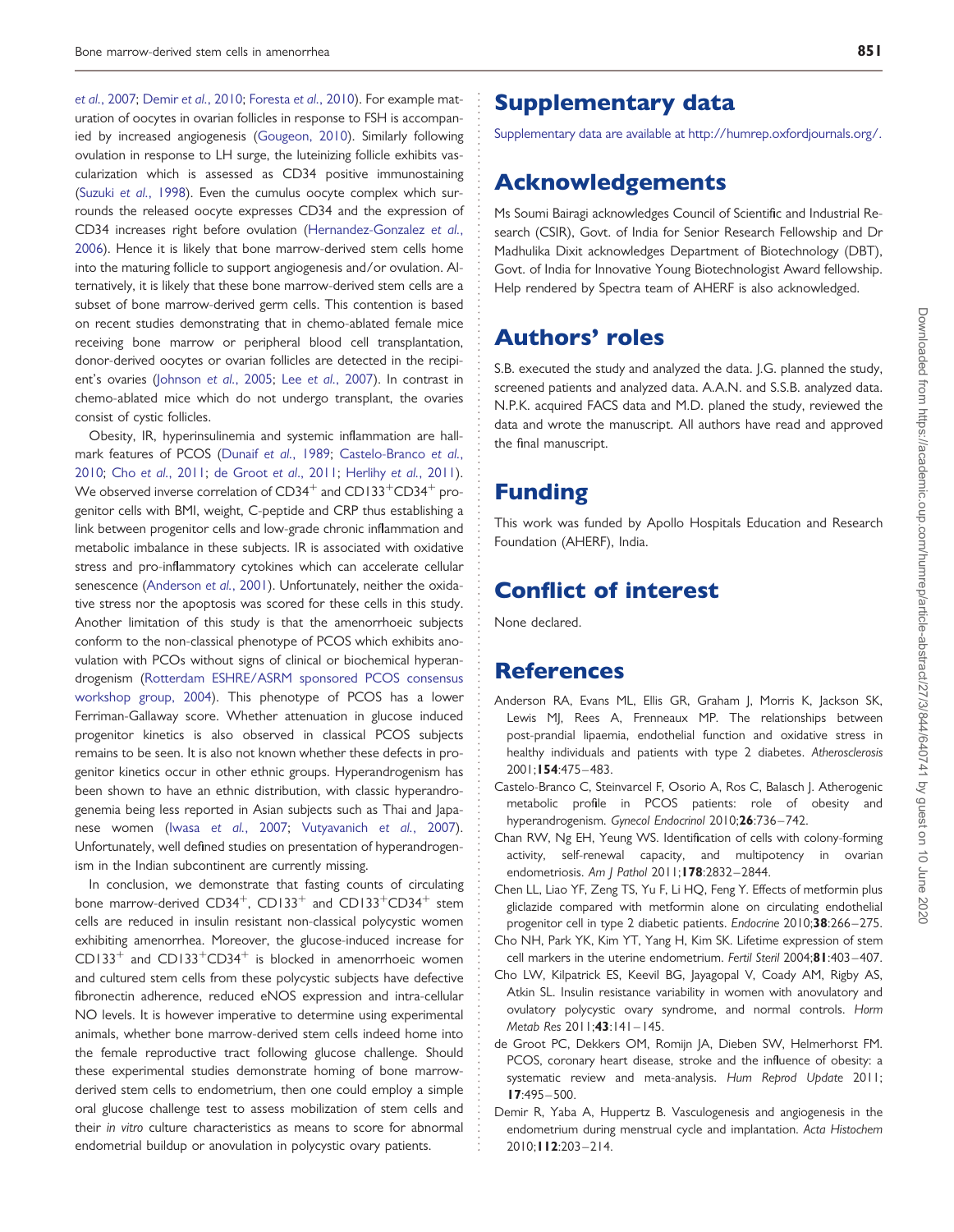- <span id="page-8-0"></span>Dessapt-Baradez C, Reza M, Sivakumar G, Hernandez-Fuentes M, Markakis K, Gnudi L, Karalliedde J. Circulating vascular progenitor cells and central arterial stiffness in polycystic ovary syndrome. PLoS One 2011;6:e20317.
- Distler JH, Allanore Y, Avouac J, Giacomelli R, Guiducci S, Moritz F, Akhmetshina A, Walker UA, Gabrielli A, Muller-Ladner U et al. EULAR Scleroderma Trials and Research group statement and recommendations on endothelial precursor cells. Ann Rheum Dis 2009; 68:163 – 168.
- Du H, Taylor HS. Contribution of bone marrow-derived stem cells to endometrium and endometriosis. Stem Cells 2007;25:2082-2086.
- Dunaif A, Segal KR, Futterweit W, Dobrjansky A. Profound peripheral insulin resistance, independent of obesity, in polycystic ovary syndrome. Diabetes 1989;38:1165-1174.
- Fadini GP, de Kreutzenberg SV, Coracina A, Baesso I, Agostini C, Tiengo A, Avogaro A. Circulating CD34+ cells, metabolic syndrome, and cardiovascular risk. Eur Heart | 2006;27:2247-2255.
- Fadini GP, Pucci L, Vanacore R, Baesso I, Penno G, Balbarini A, Di SR, Miccoli R, de KS, Coracina A et al. Glucose tolerance is negatively associated with circulating progenitor cell levels. Diabetologia 2007; 50:2156 – 2163.
- Fadini GP, de KS, Albiero M, Coracina A, Pagnin E, Baesso I, Cignarella A, Bolego C, Plebani M, Nardelli GB et al. Gender differences in endothelial progenitor cells and cardiovascular risk profile: the role of female estrogens. Arterioscler Thromb Vasc Biol 2008;28:997-1004.
- Fadini GP, Boscaro E, de KS, Agostini C, Seeger F, Dimmeler S, Zeiher A, Tiengo A, Avogaro A. Time course and mechanisms of circulating progenitor cell reduction in the natural history of type 2 diabetes. Diabetes Care 2010;33:1097-1102.
- Foresta C, De TL, Di MA, Ferlin A, Perilli L, Bertuzzi I, Galan A, Zuccarello D. Role of estrogen receptors in menstrual cycle-related neoangiogenesis and their influence on endothelial progenitor cell physiology. Fertil Steril 2010;93:220-228.
- Fornes R, Ormazabal P, Rosas C, Gabler F, Vantman D, Romero C, Vega M. Changes in the expression of insulin signaling pathway molecules in endometria from polycystic ovary syndrome women with or without hyperinsulinemia. Mol Med 2010;16:129-136.
- Frolova AI, Moley KH. Glucose transporters in the uterus: an analysis of tissue distribution and proposed physiological roles. Reproduction 2011;142:211 – 220.
- Gargett CE, Chan RW, Schwab KE. Endometrial stem cells. Curr Opin Obstet Gynecol 2007;19:377– 383.
- Genazzani AD, Battaglia C, Malavasi B, Strucchi C, Tortolani F, Gamba O. Metformin administration modulates and restores luteinizing hormone spontaneous episodic secretion and ovarian function in nonobese patients with polycystic ovary syndrome. Fertil Steril 2004;  $81:114 - 119.$
- Goodarzi MO, Dumesic DA, Chazenbalk G, Azziz R. Polycystic ovary syndrome: etiology, pathogenesis and diagnosis. Nat Rev Endocrinol 2011;7:219 – 231.
- Gougeon A. Human ovarian follicular development: from activation of resting follicles to preovulatory maturation. Ann Endocrinol (Paris) 2010;  $71:132 - 143.$
- Gustafsson JE. Improved specificity of serum albumin determination and estimation of 'acute phase reactants' by use of the bromcresol green reaction. Clin Chem 1976;22:616-622.
- Handgretinger R, Gordon PR, Leimig T, Chen X, Buhring HJ, Niethammer D, Kuci S. Biology and plasticity of CD133+ hematopoietic stem cells. Ann N Y Acad Sci 2003;996:141-151.
- Heiss C, Keymel S, Niesler U, Ziemann J, Kelm M, Kalka C. Impaired progenitor cell activity in age-related endothelial dysfunction. J Am Coll Cardiol 2005;45:1441-1448.
- Herlihy AC, Kelly RE, Hogan IL, O'Connor N, Farah N, Turner MI, Polycystic ovary syndrome and the peripheral blood white cell count. J Obstet Gynaecol 2011;31:242-244.
- Hernandez-Gonzalez I, Gonzalez-Robayna I, Shimada M, Wayne CM, Ochsner SA, White L, Richards JS. Gene expression profiles of cumulus cell oocyte complexes during ovulation reveal cumulus cells express neuronal and immune-related genes: does this expand their role in the ovulation process? Mol Endocrinol 2006;20:1300-1321.
- Ikoma T, Kyo S, Maida Y, Ozaki S, Takakura M, Nakao S, Inoue M. Bone marrow-derived cells from male donors can compose endometrial glands in female transplant recipients. Am J Obstet Gynecol 2009;  $201:608$  el -8.
- Iwasa T, Matsuzaki T, Minakuchi M, Tanaka N, Shimizu F, Hirata Y, Kuwahara A, Yasui T, Maegawa M, Irahara M. Diagnostic performance of serum total testosterone for Japanese patients with polycystic ovary syndrome. Endocr J 2007;54:233-238.
- Izzo C, Grillo F, Murador E. Improved method for determination of high-density-lipoprotein cholesterol I. Isolation of high-density lipoproteins by use of polyethylene glycol 6000. Clin Chem 1981;  $27:371 - 374.$
- Jesmin S, Mowa CN, Sultana SN, Mia S, Islam R, Zaedi S, Sakuma I, Hattori Y, Hiroe M, Yamaguchi N. Estrogen receptor alpha and beta are both involved in the cerebral VEGF/Akt/NO pathway and cerebral angiogenesis in female mice. Biomed Res 2010;31:337-346.
- Johnson J, Bagley J, Skaznik-Wikiel M, Lee HJ, Adams GB, Niikura Y, Tschudy KS, Tilly JC, Cortes ML, Forkert R et al. Oocyte generation in adult mammalian ovaries by putative germ cells in bone marrow and peripheral blood. Cell 2005;122:303 – 315.
- Kim KH, Bender JR. Membrane-initiated actions of estrogen on the endothelium. Mol Cell Endocrinol 2009;308:3-8.
- Kocak M, Caliskan E, Simsir C, Haberal A. Metformin therapy improves ovulatory rates, cervical scores, and pregnancy rates in clomiphene citrate-resistant women with polycystic ovary syndrome. Fertil Steril 2002;77:101 – 106.
- Krause DS, Theise ND, Collector MI, Henegariu O, Hwang S, Gardner R, Neutzel S, Sharkis SJ. Multi-organ, multi-lineage engraftment by a single bone marrow-derived stem cell. Cell 2001;105:369-377.
- Krstevska B, Dimitrovski C, Pemovska G, Misevska S, Dimova Z, Simeonova S, Ahmeti I. Metformin improves menstrual patterns, endocrine and metabolic profile in obese hyperinsulinemic women with a polycystic ovary syndrome. Prilozi 2006;27:57-66.
- Lee HJ, Selesniemi K, Niikura Y, Niikura T, Klein R, Dombkowski DM, Tilly JL. Bone marrow transplantation generates immature oocytes and rescues long-term fertility in a preclinical mouse model of chemotherapy-induced premature ovarian failure. J Clin Oncol 2007; 25:3198 – 3204.
- Lopez-Suarez A, Beltran-Robles M, Elvira-Gonzalez J, Alwakil M, Bascunana-Quirell A, Rosal-Obrador J, Badani-Gutierrez H, Oliver-Pece M, Pons-Raga A, Ruiz-DeCastroviejo J et al. Does diagnosis of metabolic syndrome predict the likelihood of peripheral arterial disease as defined by a low ankle-brachial index? Eur J Cardiovasc Prev Rehabil 2008; **15**:693-697.
- Lynch L, Golden-Mason L, Eogan M, O'Herlihy C, O'Farrelly C. Cells with haematopoietic stem cell phenotype in adult human endometrium: relevance to infertility? Hum Reprod 2007;22:919-926.
- Masuda H, Kalka C, Takahashi T, Yoshida M, Wada M, Kobori M, Itoh R, Iwaguro H, Eguchi M, Iwami Y et al. Estrogen-mediated endothelial progenitor cell biology and kinetics for physiological postnatal vasculogenesis. Circ Res 2007;101:598-606.
- Matsumoto T, Kawamoto A, Kuroda R, Ishikawa M, Mifune Y, Iwasaki H, Miwa M, Horii M, Hayashi S, Oyamada A et al. Therapeutic potential of vasculogenesis and osteogenesis promoted by peripheral blood